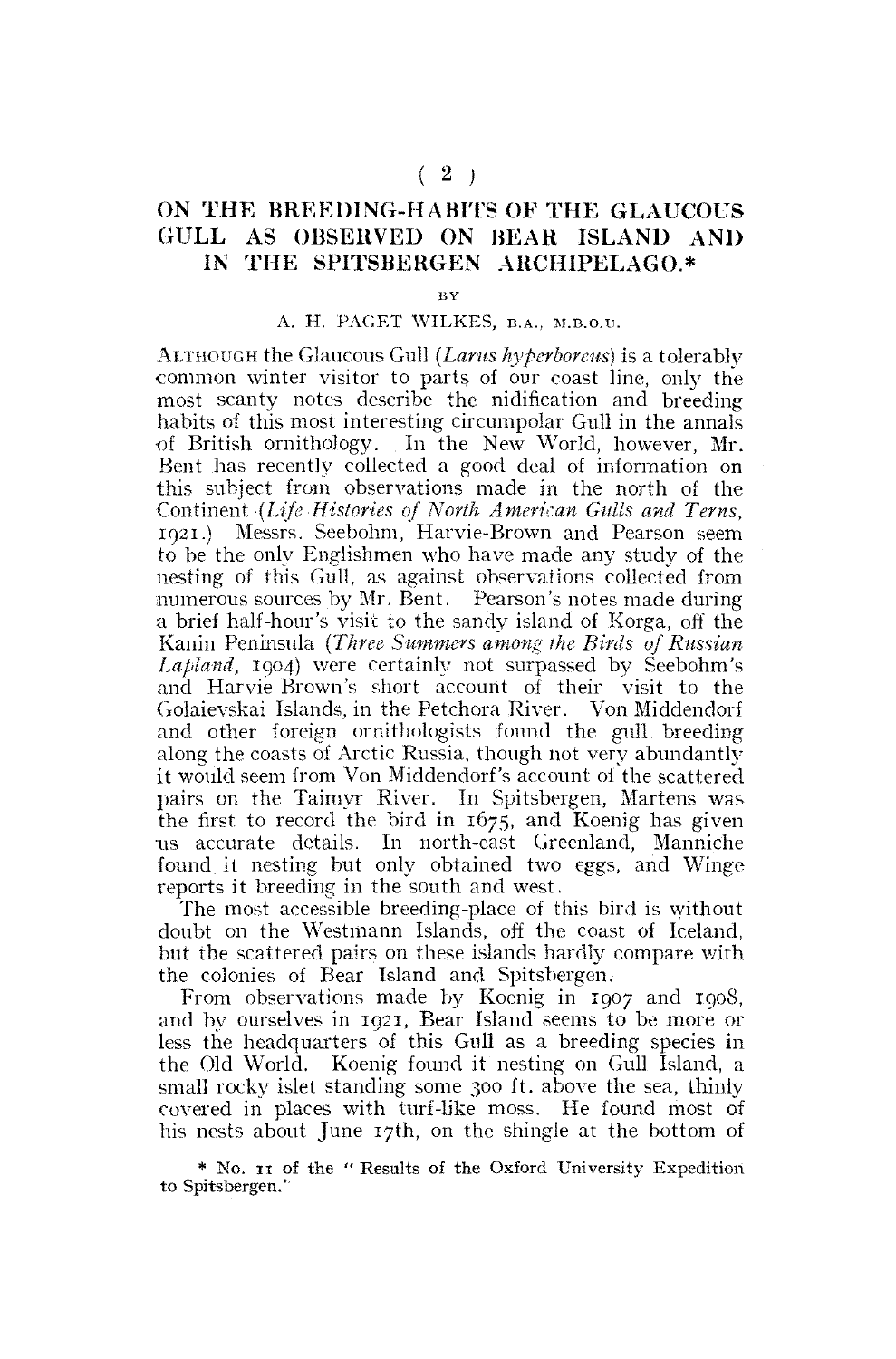## VOL. xvi] **HABITS OF THE GLAUCOUS GULL.** 3

the cliffs round the southern end of Bear Island, just above high-water mark. From other evidence as well as this, the Glaucous Gull chooses a variety of nesting sites. Seebohm's party record the nests as mounds of sand with a hollowed apex scantily lined with sea-weed *(Ibis,* 1876, p. 453), and



NEST OF GLAUCOUS GULL. Edinburgh Islands, Spitsbergen. *(Photographed by* Seton Gordon.)

Pearson found the birds nesting in sand dunes. We found the Gull breeding for the most part on sharply sloping grass inclines above precipitous sea-cliffs some 600 ft. high. We also found it breeding some distance inland on the crags opposite Mount Humbergs, Bear Island, and at Ebba Valley,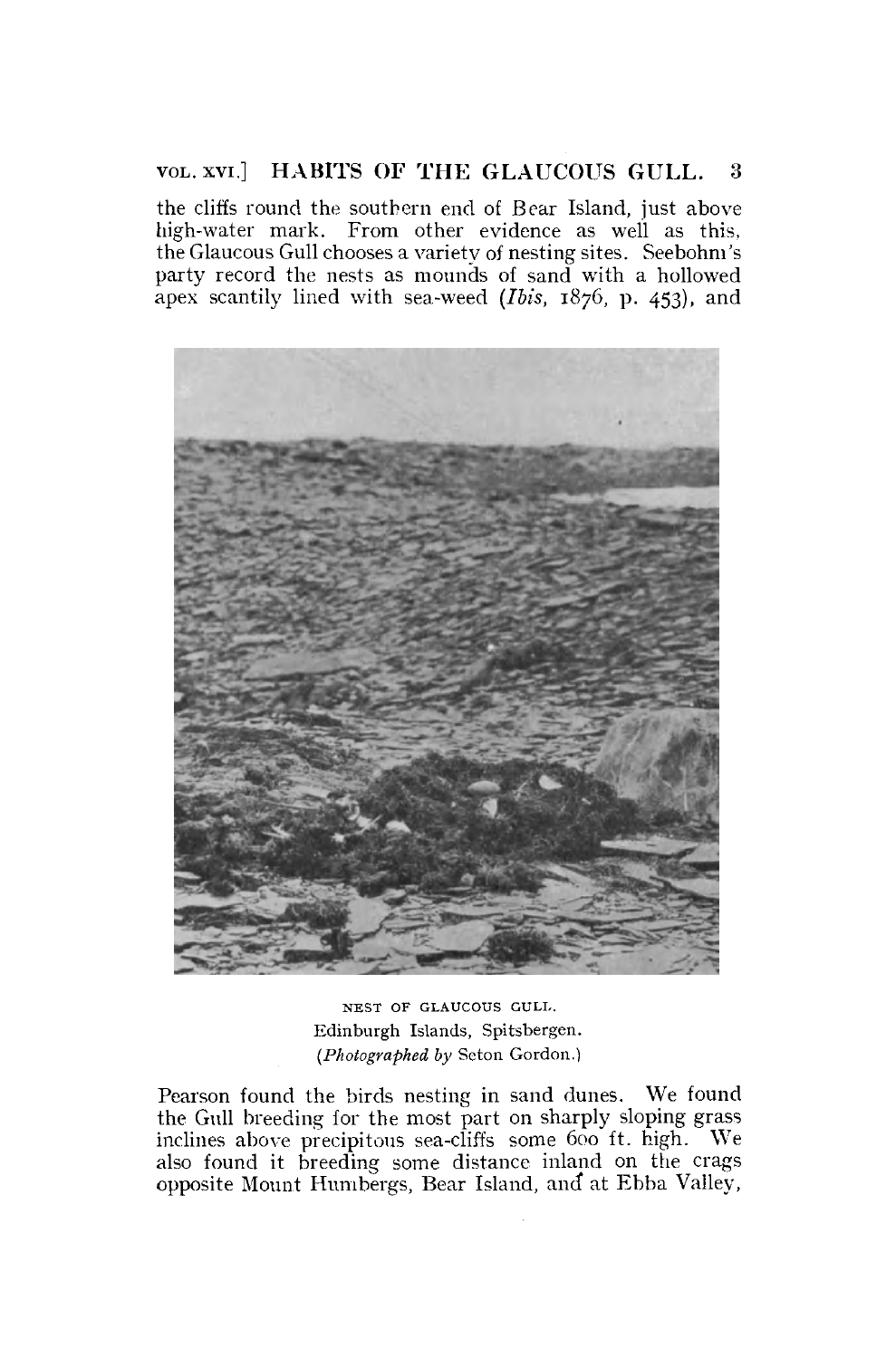Spitsbergen. Again further north we met with it on small rocky islets in Liefde Bay and on Moffen Island, an extensive shingle-bank out at sea, over lat. 8o° N. Then again, we found it on grassy ledges at Cloven Cliff and Vogel Hoek, and lastly at Mount Congress, Dickson Land and Advent Valley, on isolated pinnacles or bastions of rock. The colonies on Bear Island were larger than any we noted in the Spitsbergen Archipelago.



NEST OF GLAUCOUS GULL. Moffen Island, Spitsbergen. *(Photographed by* Seton Gordon.)

We landed on Bear Island on June 13th in the afternoon, in spite of a fairly heavy sea. Landing on Bear Island is always difficult and very often impossible and we were lucky to get on and off so easily. The cliffs were teeming with Fulmar Petrels *(Fulmar us glacialis),* Kittiwakes *(Rissa tridadyla)* and in the air, Glaucous Gulls. The Fulmars laid their single white eggs not only on the cliff faces, but on the top where the rapacious Glaucous Gulls found them easier to appropriate than on the narrow ledges and pockets of the rock. On more than one occasion we caught them—*flagrante*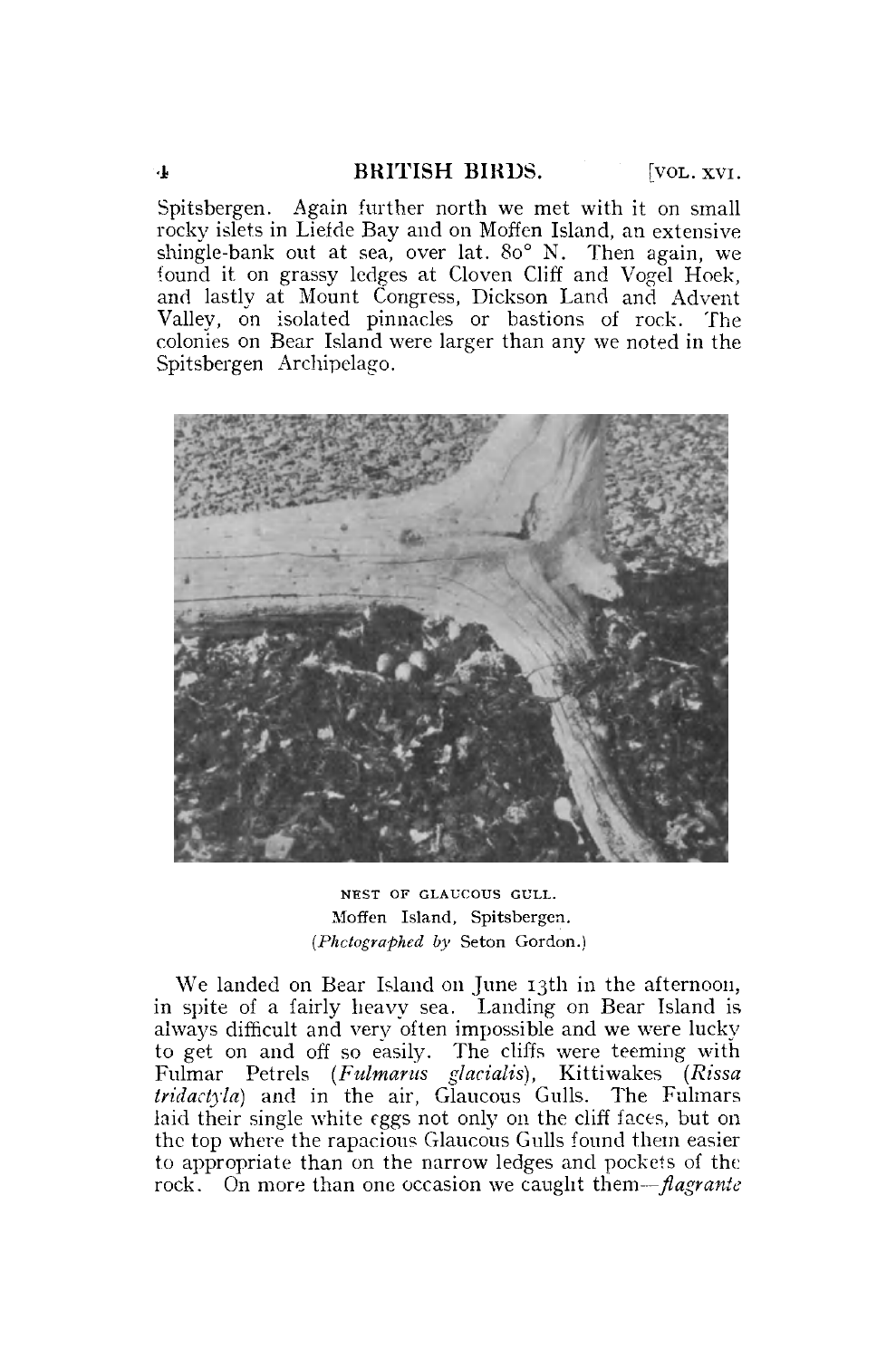

NEST OF GLAUCOUS GULL. Cliffs near Mount Misery, Bear Island. *(Photographed by* A. H. Paget Wilkes.)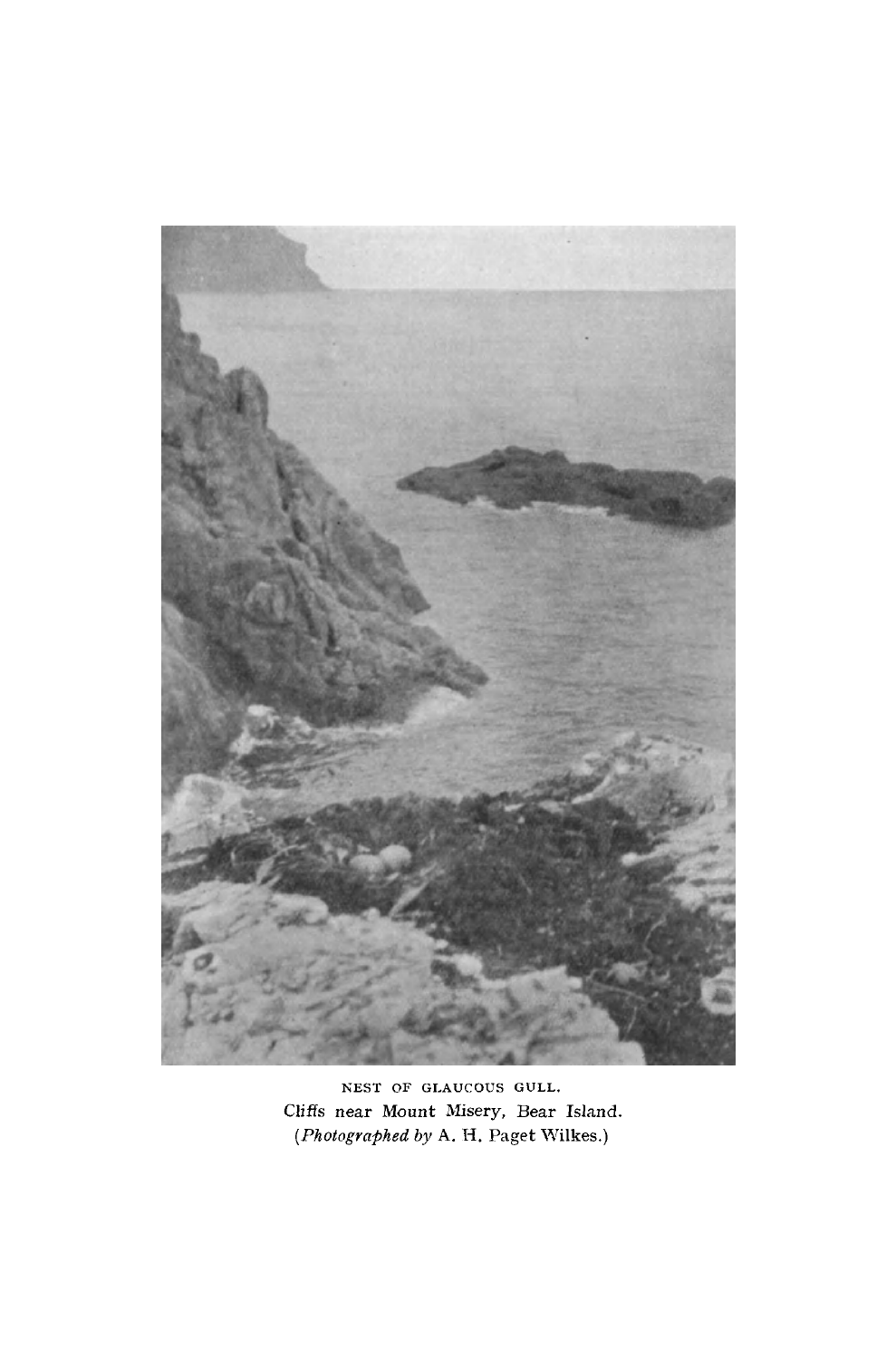*delicto.* Near the top of the cliff on the promontory running out towards Gull Island, we found our first gull's nest, containing two eggs. It was placed in a depression in the soil where the top of the cliff on the one side fell a sheer 400 ft. to the sea and on the other side sloped away by easy gradations. There was little enough material, the nest consisting of a few pieces of moss, some medium sized chips of stone and a feather or two from the bird itself.

The next day being calm we rowed round to Gull Island, where we landed with some difficulty. Here we found scores of Fulmars sitting on depressions in the soil, containing in most cases nothing at all, but in several containing a stone about the size of the bird's egg. It is possible that some of the Fulmars' eggs had been eaten by the Gulls, as we subsequently saw done, but it seems more probable that the Fulmars were on the point of laying. There were also some twenty pairs of Glaucous Gulls here, just beginning to nest. Later, I went down alone to the water's edge on the south side of the island and found some more unfinished nests on the broad stone ledges half way down. One nest, apart from the rest, was complete, with the bird sitting on three eggs. The nest was a bulky structure of pieces of moss, dry sea-weed, wrack, etc., and contained quite a number of the bird's small feathers. The two birds both stood on a rock near by uttering their wild, yelping cries and taking an occasional short flight, usually coming back to the same rock. The eggs were fresh (June 14th) and were the only complete clutch we obtained on Gull Island, and are now in my collection. Near this nest I found another with two eggs. Sometimes the nests were only scrapes, barely lined with dry, brown moss ; others were great piles, a foot high, of green moss, roots, saxifrage, seaweed, etc. ; the moss often being soaking wet. The following day was very misty as we set out along the cliffs towards Cape Kolthoff. We met one or two outlying pairs of gulls, all nesting in typical Herring-Gull sites on broad, grassy ledges or slopes of shale, before we came to one of the colonies. The cliffs were some 400 ft. high and above them steep slopes of turf-like moss and screes oi small stones half covered by the moss in places. On the slopes where the moss had gained a complete hold a small colony of Glaucous Gulls had made substantial nests, in some cases on the very edge and never more than 50 yards from it. Here we found sixteen eggs in six nests. Some of these were on the point of hatching, but in this colony we also found two nests not yet laid in.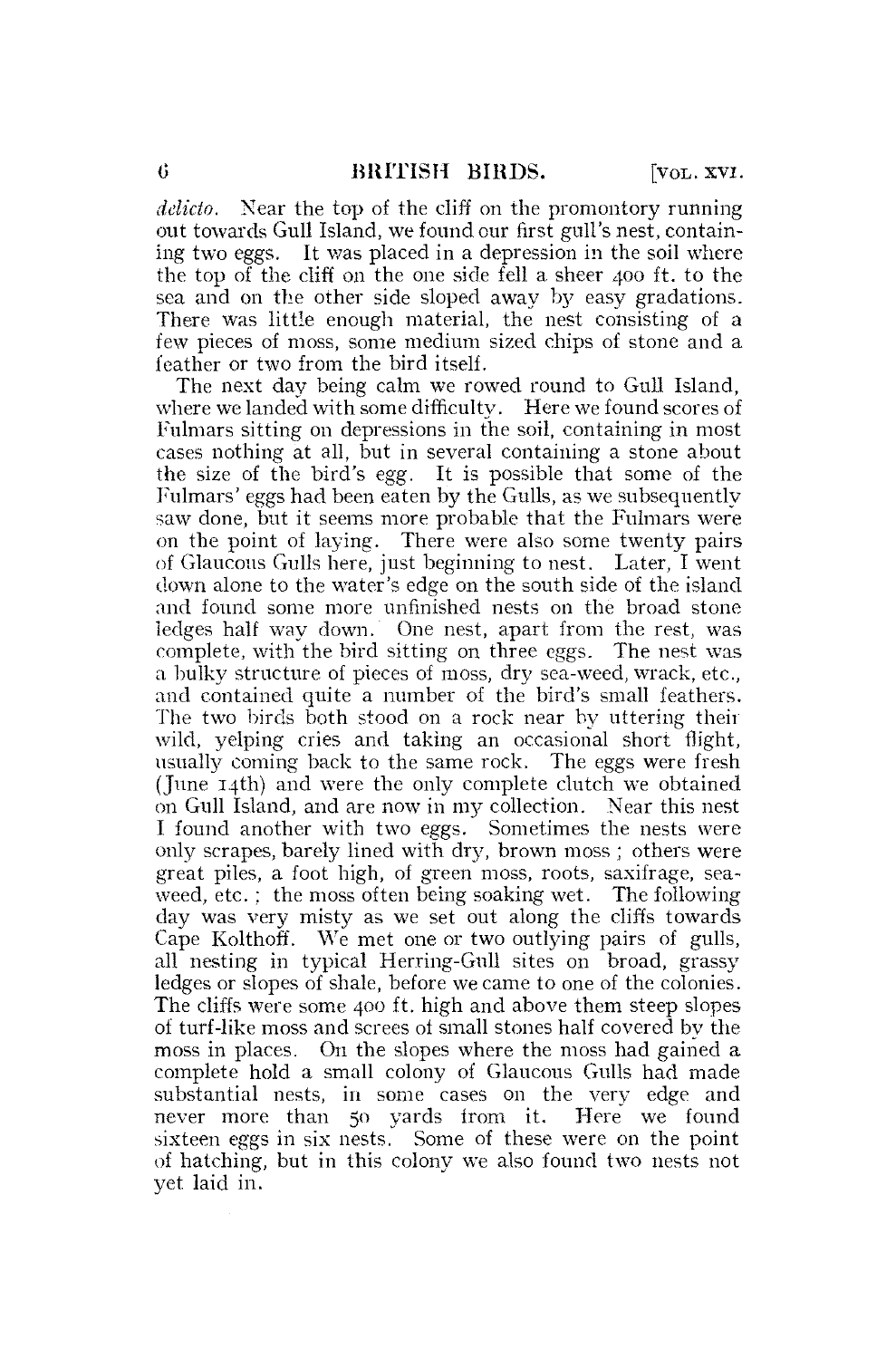## VOL. XVI.] HABITS OF THE GLAUCOUS GULL.

The day after this we went northwards along the coast towards Mount Misery and found several small colonies of nests on some low cliffs, one nest containing chipping eggs. On examination of this nest the parent birds became very demonstrative and one " stooped " at my head repeatedly in the same way as I have seen L. *marinus* do. We then found a colony of twenty-eight pairs nesting on broad grass and rock terraces forming low cliffs. Round several nests one saw bones and feathers of Kittiwakes and Guillemots



TWO YOUNG GLAUCOUS GULLS AND NEST. Moffen Island, Spitsbergen. *(Photographed by* Seton Gordon.)

*(Uria l. lomvia).* At one nest alone there were three of the former and one of the latter. Of these nests only five contained clutches of two, but I think there is hardly any doubt that two is as typical a clutch as three. In this colony we found two young in down with a chipping egg, which shows that eggs must have been laid during the second week in May. Here again, the eggs were mostly in an advanced stage of incubation, our dates thus coinciding with those of Koenig. The next day, June 17th, Mr. Brown found a colony on the west coast at Cape Harry numbering over twenty pairs. Eggs from this colony were highly incubated with one or two exceptions